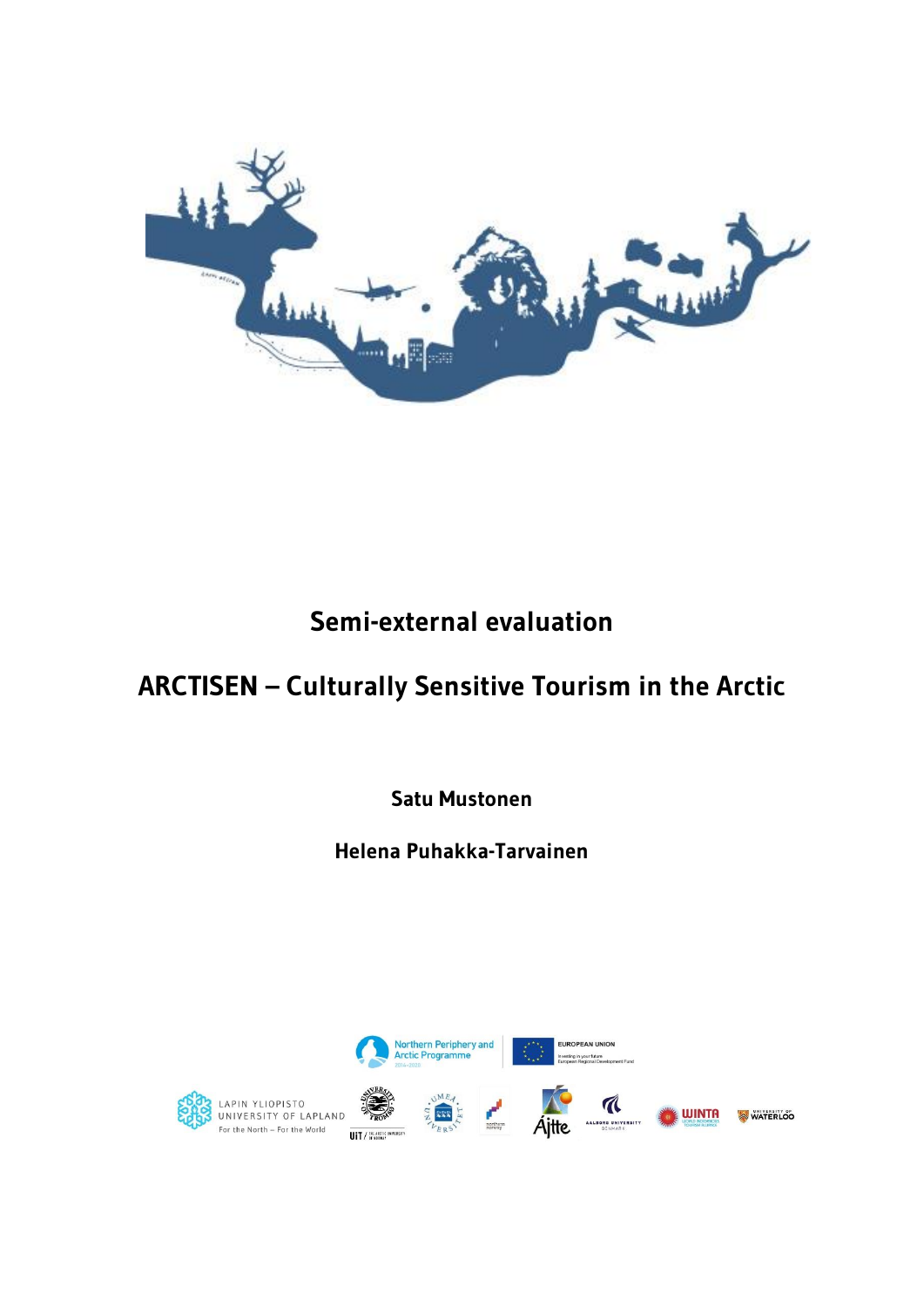

#### Contents

| 1. |  |
|----|--|
| 2. |  |
|    |  |
|    |  |
|    |  |
| 3. |  |
|    |  |
|    |  |
|    |  |
|    |  |
|    |  |
| 4. |  |
|    |  |
|    |  |
|    |  |
| 5. |  |
|    |  |
|    |  |
| 6. |  |

The evaluation is based on five periods of project implementation out of a total of six periods.



LAPIN YLIOPISTO<br>UNIVERSITY OF LAPLAND<br>For the North – For the World  $\sum_{T \in \mathcal{D}}$ UIT / THE ARCTIC O



Northern Periphery and<br>Arctic Programme



EUROPEAN UNION in your future

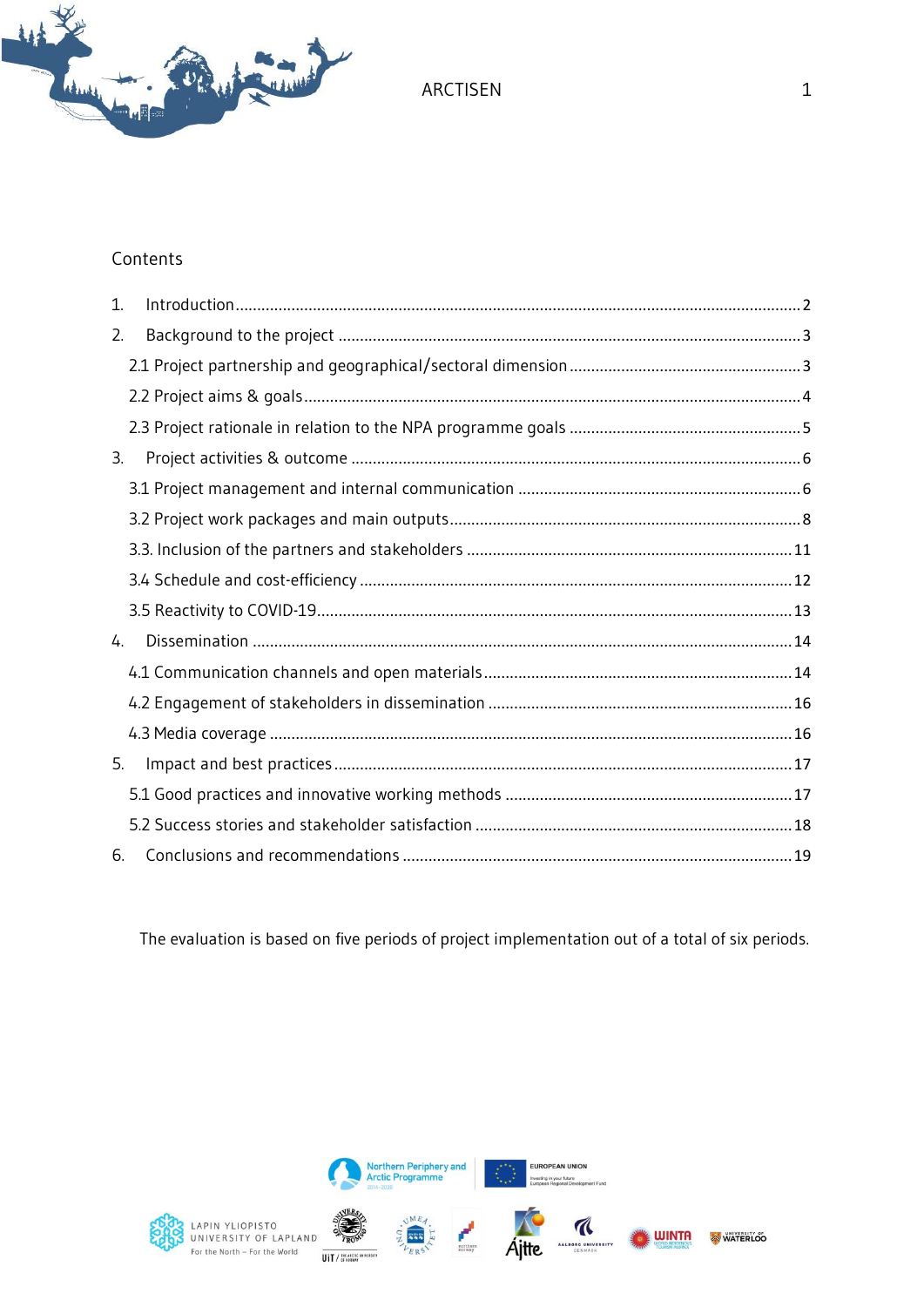

## <span id="page-2-0"></span>1. Introduction

This is a semi-external evaluation report for the ARCTISEN – Culturally Sensitive Tourism in the Arctic project (1 September 2018–31 October 2021), funded by the Northern Periphery and Arctic Programme 2014–2020 (Interreg-NPA). The evaluation has been undertaken as a cross-evaluation by another NPA project W-Power (Empowering women entrepreneurs in sparsely populated communities) and its project manager Helena Puhakka-Tarvainen and project coordinator Satu Mustonen during 2021. The ARCTISEN project team has evaluated the W-Power project and vice versa.

The evaluation process started with joint planning during autumn 2020. Steps and a schedule for the evaluation were defined jointly, as well as the template for the evaluation report, namely the key points to be considered during the process. The evaluation process included the following steps:

- Background data collection based on the project documentation (project reports and other materials, MS Teams group platform)
- Workshop for the ARCTISEN project team (5 May 2021), conducted by the project evaluator and implemented based on the findings of the background data collection
- Summarising the data as a report
- Discussions with the project manager and supporting team about the findings and clarifying unclear details
- Finalising, editing and publishing the report and offering advice to the project steering group

Before the COVID-19 pandemic, tourism in the Arctic was growing quickly. There was and still is an increased demand for **new tourism products and services** that draw on the rich natural and cultural resources of the northern region. Simultaneously, **limited knowledge** of indigenous and other local cultures in northern communities calls for more open and sensitive dialogue among different tourism actors.

The ARCTISEN project has been working to increase knowledge of culturally sensitive tourism development and to create a network of entrepreneurs, communities, operators, organisations and researchers that supports responsible and innovative tourism business development.

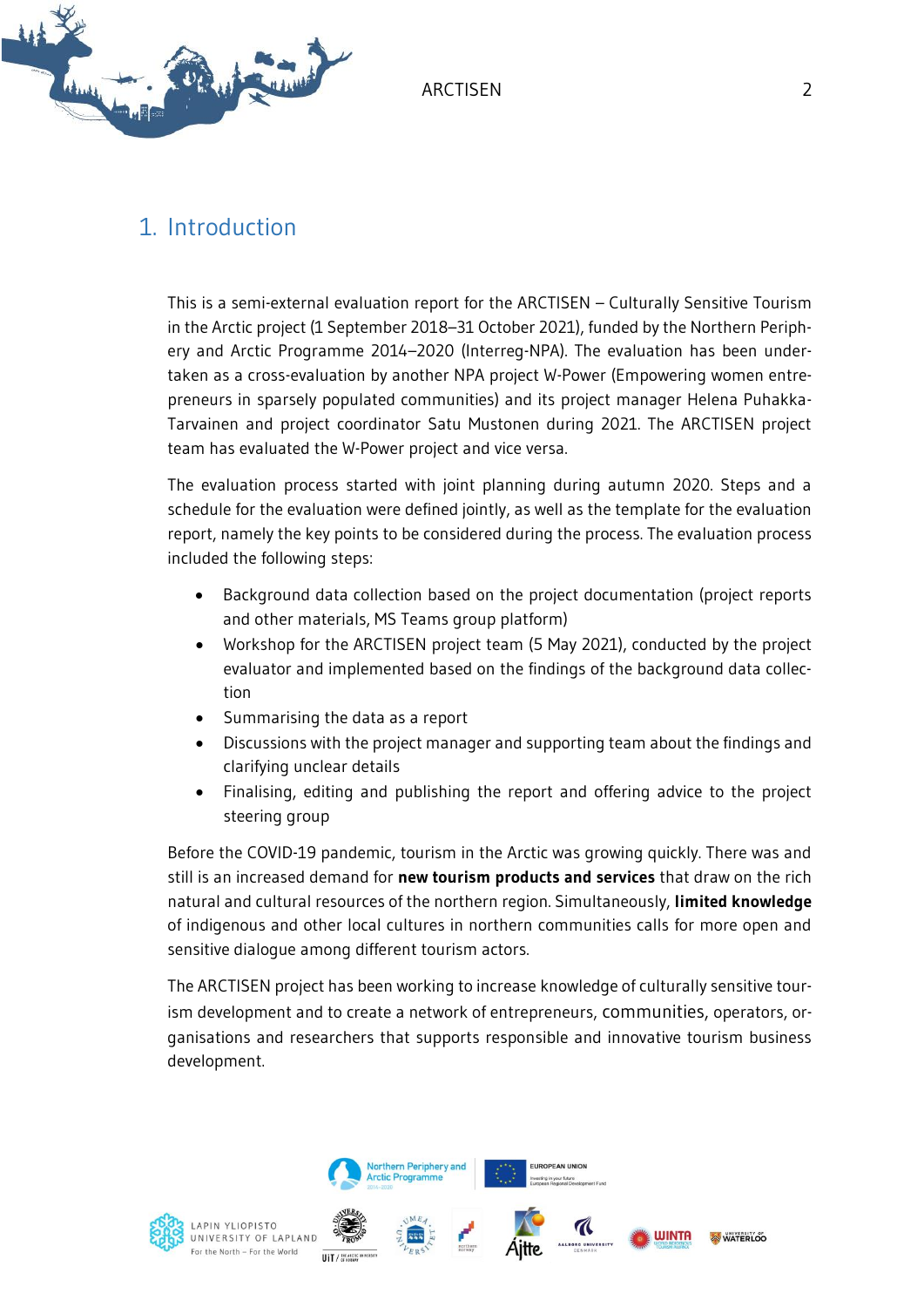

The project has introduced **sensitivity** as a core value to be used as a guide in all the planned project activities, from benchmarking to test visits and from workshops to online courses. These activities help tourism start-ups and small and medium-sized enterprises (SMEs) to turn their place-based opportunities into economically viable tourism businesses.

The novelty of ARCTISEN lies in enabling and supporting entrepreneurs to craft culturally sensitive tourism products in close cooperation with a wide range of tourism practitioners and scholars across the programme area.

## <span id="page-3-0"></span>2. Background to the project

## <span id="page-3-1"></span>2.1 Project partnership and geographical/sectoral dimension

The project partnership is geographically unique in the NPA programme, as there are partners from Canada and New Zealand in addition to the partner regions in Finland, Sweden, Norway and Denmark/Greenland. The feature common to all partners is their knowledge and close collaboration with indigenous people of the regions as well as the tourism business. The partnership is also special in the sense that it does not include any partners from UK or Ireland, as they do not have indigenous people in their areas. The partners include the following organisations:

- The lead partner is the **University of Lapland**, Multidimensional Tourism Institute. ULapland is a provider of higher education and research, located in Rovaniemi, Finland.
- The **Arctic University of Norway (UiT)**, Department of Travel and Tourism, is a provider of higher education and research, located in Tromso, Norway.
- The **University of Waterloo**, Department of Recreation and Leisure Studies, is a provider of higher education and research, located in Waterloo, Canada.
- The **Secretariat of World Indigenous Tourism Alliance (WINTA)** is a support organisation for indigenous people, located in Porirua, New Zealand.
- **Aalborg University**, Department of Culture and Global Studies/AAU Arctic, is a provider of higher education and research, located in Aalborg, Denmark.
- **Ájtte - Mountain and Sámi Museum**, is a national public authority located in Jokkmokk, Sweden.





Northern Periphery and **rctic Programme** 



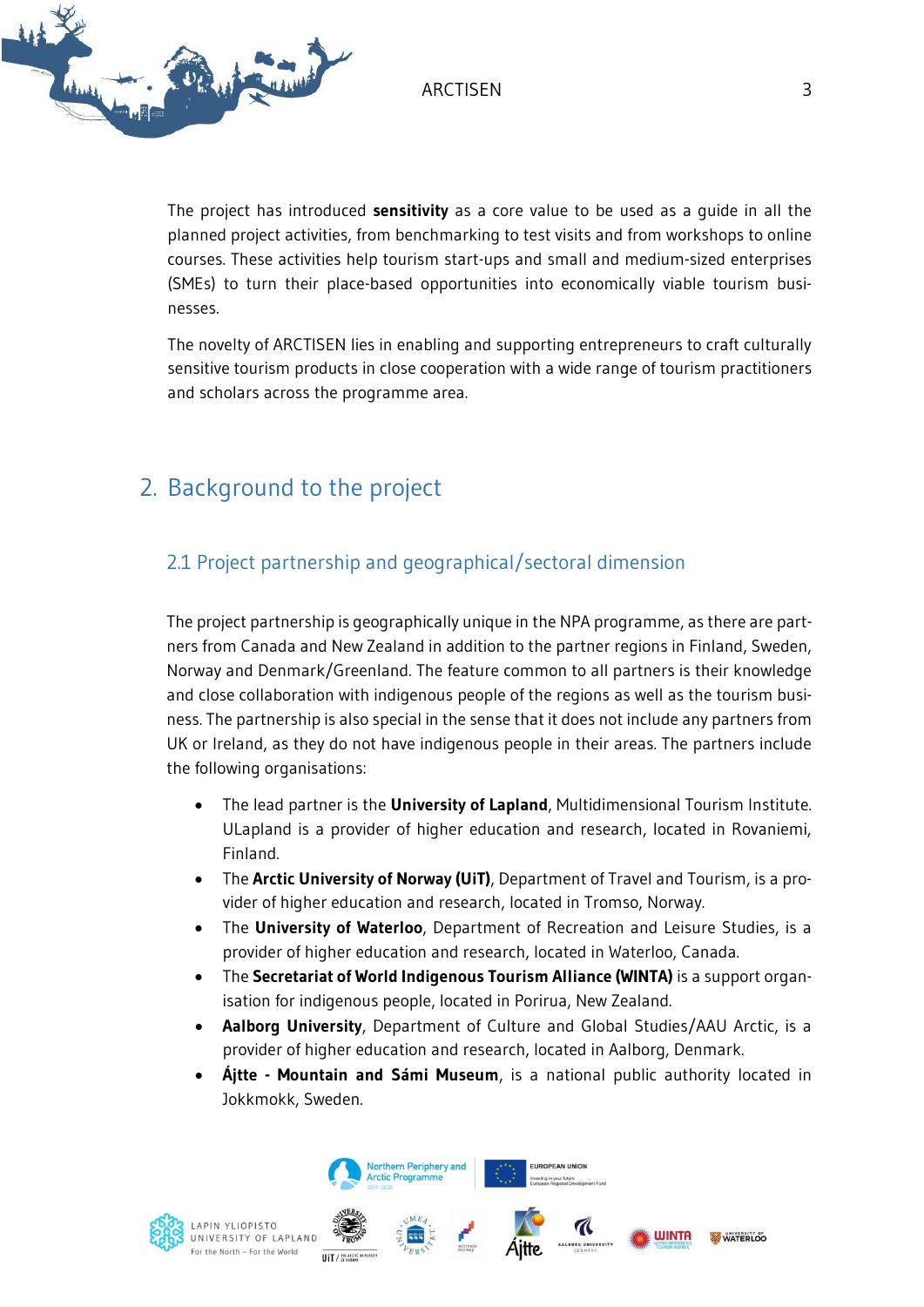



- **Umeå University**, Department of Geography and Economic History, is a provider of higher education and research, located in Umeå, Sweden.
- **Northern Norway Tourist Board** is a public destination management organisation of Northern Norway, located in Alta, Norway.

The associated partners of the project include the key interest groups of indigenous peoples as well as tourism, e.g. the Sámi Parliament of Finland, Sámi Duodji (Finnish Sámi handicraft association), Arctic Circle Business (Greenland), Sermersooq Business Council (Greenland), Destination Jokkmokk economic association (Sweden) and many SMEs. Based on the evaluation, the associate partners seem to be very active in implementing the project, at least in Finland. In principle, it has been agreed in the partnership that each partner will take care of their regional associated partners contribution to the project activities. There are several stakeholders in Norway, which have cooperated with the Northern Norway Tourism Board but are not listed as official APs in the project application. The Tourism Board has, for example, run parallel to ARCTISEN a regional Sámi tourism project with 20 Sámi tourism SMEs.

There have also been challenges in the partnership, as the **Secretariat of World Indigenous Tourism Alliance (WINTA)** has been changed to **a totally voluntary** organisation, and they are no longer able to recruit a workforce for the project. This is unfortunate, as their contribution at the start of the project was great. The original project aim was that through WINTA the project outputs could achieve a global contribution and visibility.

### <span id="page-4-0"></span>2.2 Project aims & goals

The project has aimed to address the demographic challenges related to sparse population and youth out-migration, peripherality, low economic diversity and impacts of climate change on local livelihoods, which are common challenges for the project area. More specifically, ARCTISEN has addressed the challenges and visions of tourism start-ups and existing SMEs across the project area.

ARCTISEN's approach has been to enhance transnational cooperation among a wide range of tourism stakeholders in the project area to support sustainable local tourism business development, economic diversity, self-determination and maintaining and recovering of cultural livelihoods. The support system created enables tourism start-ups and existing SMEs to learn from each other and to take advantage of expertise offered by scholars and practitioners specialised in culturally sensitive development of the tourism business.

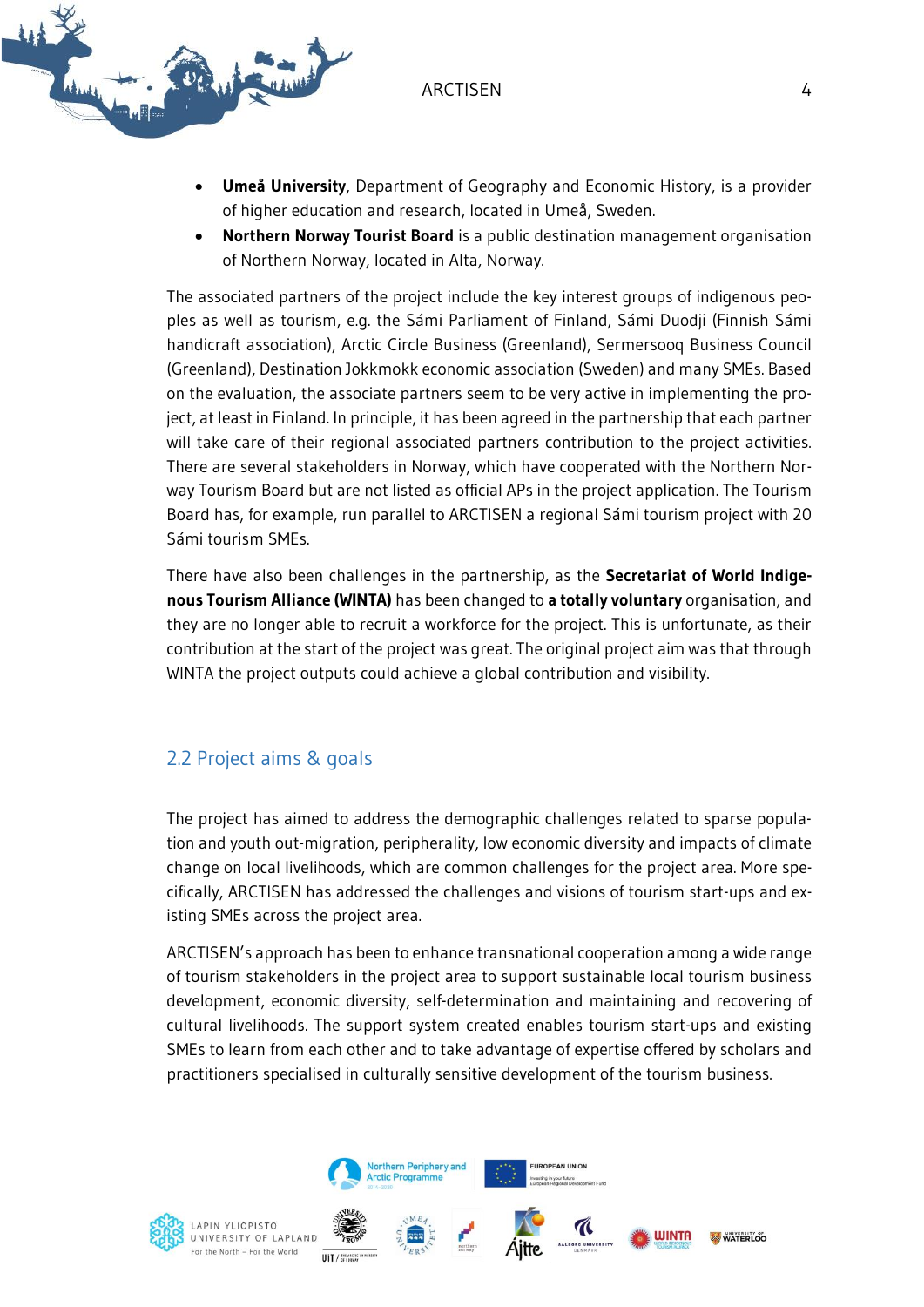

Cultural sensitivity is a new concept in tourism development and the novelty of ARCTISEN lies in it. It is exactly what is needed when utilising northern indigenous and other local cultural resources in the tourism business. It enhances stakeholders' self-determination, intra- and intercultural understanding, respect, empowerment and inclusion together with economic development solutions.

The ARCTISEN project has managed to promote and clarify the term **cultural sensitivity** well and has raised it to the level of public discussion. The project has succeeded in bringing together research, practice and business to co-develop the concept definitions to be agreeable to all stakeholders. The representatives of all the stakeholder and target groups mentioned above have contributed equally to the project and co-created the outcome. Most importantly, all the voices have been heard, and the discussions have been respectful in all regions.

## <span id="page-5-0"></span>2.3 Project rationale in relation to the NPA programme goals

The NPA programme priority axis for the project is **entrepreneurship – improved support systems tailored to start-ups and existing SMEs in remote and sparsely populated areas**. The project goal has been to develop a support system for start-ups and existing SMEs offering innovative tourism products and services. The activities have targeted the development of more economically robust and versatile regions in the northern peripheries and Arctic, in terms of culturally sensitive Arctic tourism.

The transnational cooperation among project partners has produced a support system that consists of three components:

- 1) toolkits and online courses that enhance tourism companies' cultural sensitivity, product development and business innovation capacities
- 2) a cluster of culturally sensitive tourism enterprises across the programme area
- 3) the co-creation of new tourism products, services and business innovations.

Through a transnational tourism cluster, the project has contributed to a more positive business climate for tourism companies and to making the participating regions more economically robust and versatile in general. In terms of the NPA programme context, ARCTISEN is at the core of the programme to support the most vulnerable regions and cultures of the Arctic. **Knowledge transfer from other similar regions across the world has been critical to finding the best practices and success stories.**

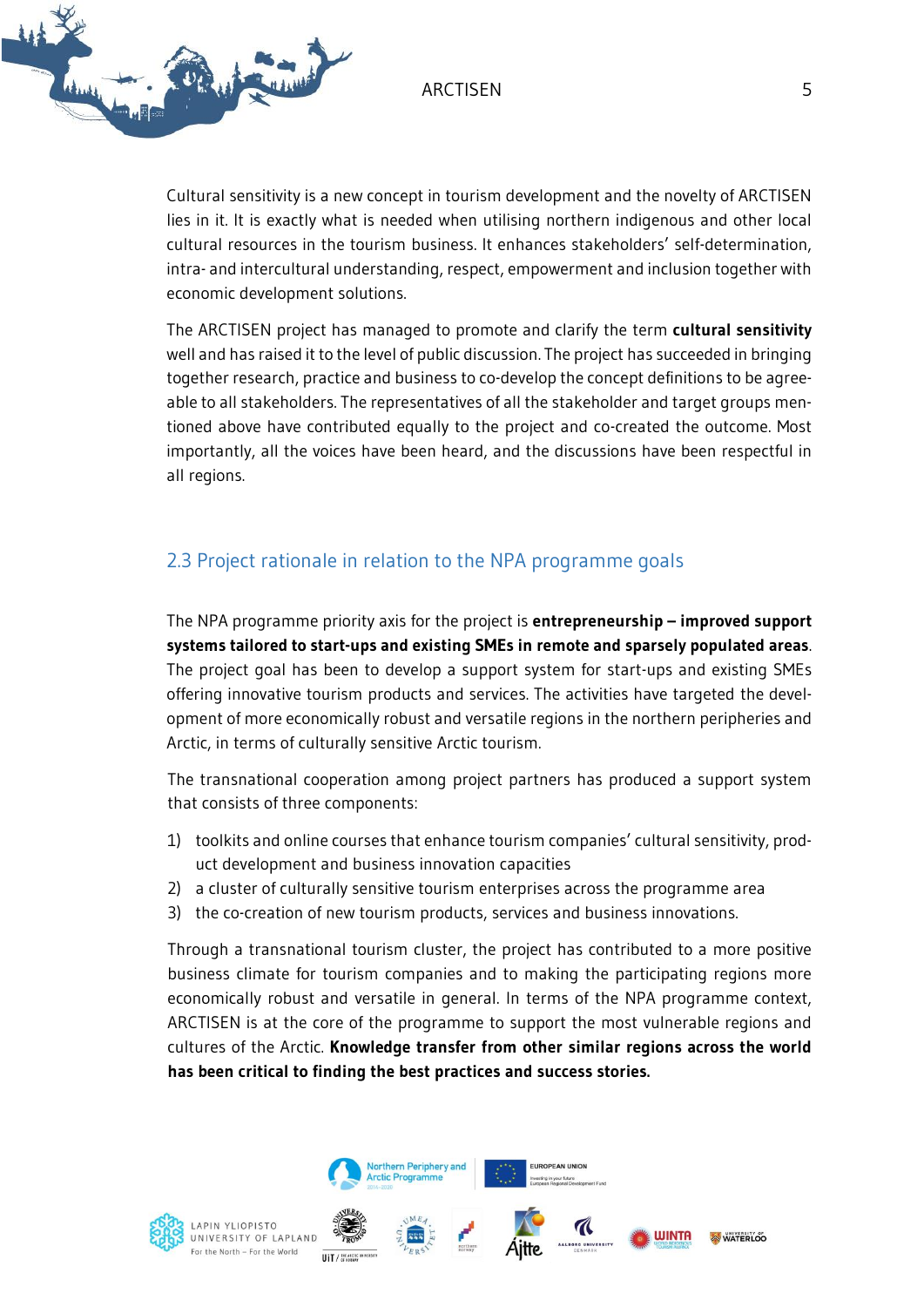

There has been the withdrawal of a key project partner (WINTA), but in general the project results have been dispersed very well globally among researchers as well as among other stakeholders; e.g. the baseline reports were downloaded more than 1,900 times by April 2021, and the first four academic articles were viewed 1,150 times. The concept of sensitive tourism can be applied also in other contexts, not just among indigenous cultures, which widens the interested target group. It also helps that there are many accredited researchers working for the project. Thus, it can be said that the project has managed to raise awareness about the concept of sensitive tourism **over expectations**. One specific achievement to emphasise is the article published in *National Geographic*.

## <span id="page-6-0"></span>3. Project activities & outcome

## <span id="page-6-1"></span>3.1 Project management and internal communication

Project activities have been implemented jointly by all project partners. The University of Lapland as the lead partner has coordinated events so that everything has gone as planned and so that a 50 % project manager, Outi Kugapi, was recruited at the beginning of the project. In February 2021, the project manager changed, and now Monika Lüthje will coordinate the project until its conclusion.

At the beginning of the project, the project manager had created very detailed instructions for partner reporting, which were introduced to the project team during the project kickoff (November 2018). Both project management team and steering committee meetings have been regular and have been recorded accurately with minutes. On average, at least 6/7 partners have attended the meetings. As a minor note, the full project implementation teams could have been engaged more actively in the joint project meetings and sharing information (e.g. internal newsletters).

Management team meetings have taken place as needed. In the meetings, the work package leaders have discussed and planned the implementation of the work packages (WP) together (WPM ULapland (FI), WPT1 AAU (DE), WPT2 UiT (NO), WPT3 NNTB (NO). Also, risk management has been discussed during the meetings, and all the detected risks have been listed in the **risk management log** on the project's online platform, MS Teams.

**Steering committee (SC)** meetings have taken place at least twice a year. The SC has evaluated the progress of the project regularly and contributed to the technical, financial, le-

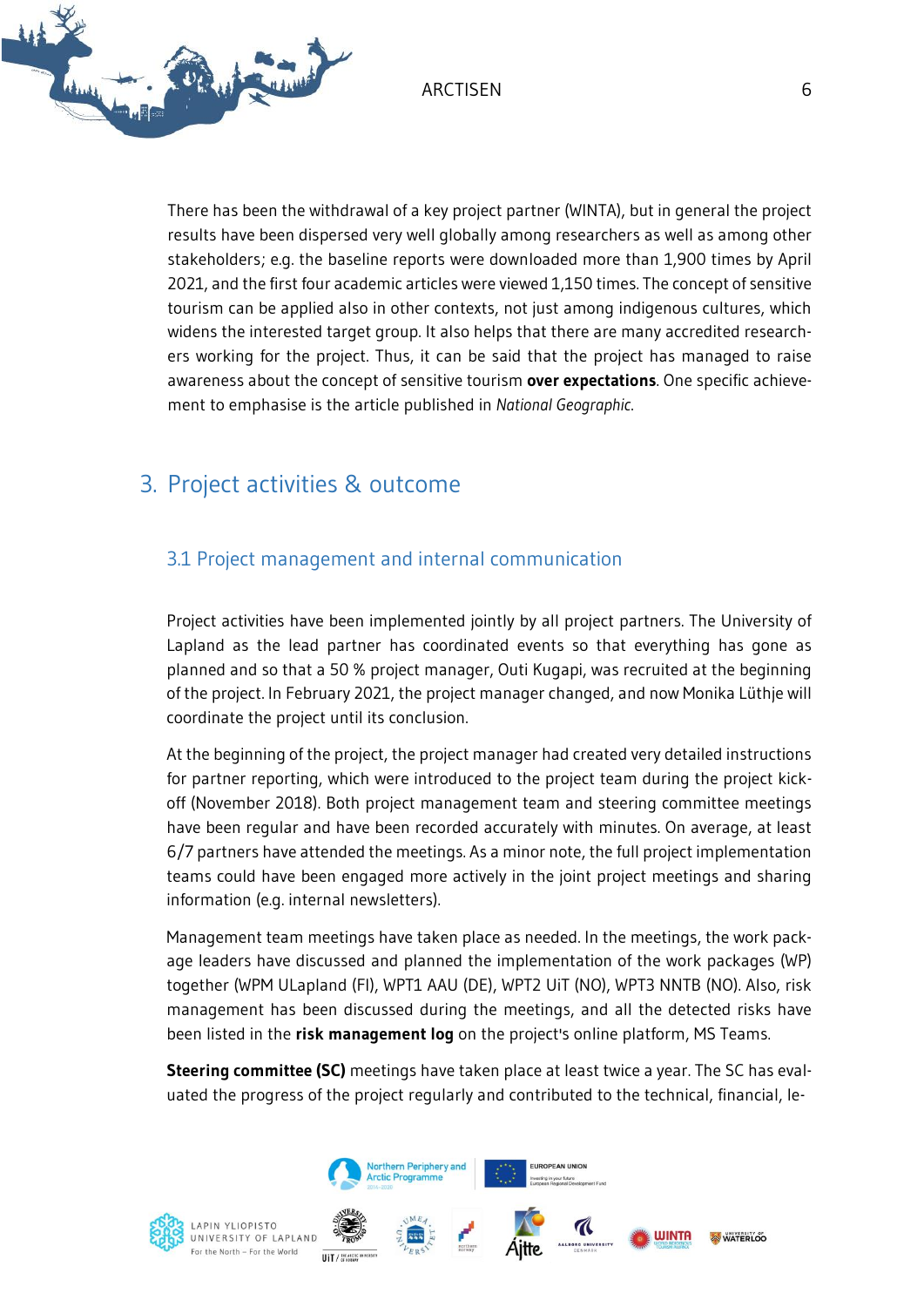

gal, administrative, ethical and external communication issues. The SC has also approved the risk management plan. At least one representative from each project partner has participated in the SC meetings. There have been more SC meetings than originally planned, as the Canadian and Swedish partners had no representatives at the management team meetings, and the lead partner wanted to give a space for more inclusive discussions, which has been a very commendable practice.

The SC meeting agendas have been sent in advance to the participants. The structure of the agenda supports a check-up of the project's deliverables; thus, it is easy to notice if there is still something which needs to be done. In addition, evaluation of the ongoing reporting period and risk evaluation have been included in each agenda. The minutes of the SC have not been separately agreed upon by the committee members but have been signed by the chair and the secretary.

The partners have used MS Teams for sharing and saving mutual documents. The platform has been used for open communication and, at times, for discussions with partners. There is also a folder for each WP. The platform includes also the guidelines for reporting and communications templates (e.g. document, picture, poster and roll-up templates with the ARCTISEN brand layout). The first project manager created several **effective templates** for project management purposes at the beginning of the project, but unfortunately all templates have not been fully employed by the project partners. For example, the evaluation folder contains the target group reach excel template, which has been updated only by Ulapland.

Every project partner has had access to the **risk management log**. Any risk factors identified should have also been communicated to the project manager in writing and the project manager has been responsible for logging the risks in the risk management log. The risk management Log has been discussed at each management team meeting if new risks have appeared.

The submitted reports folder in MS Teams includes a copy of all the partner and project reports as well as some photos taken from the project activities. From each reporting period, an **evaluation report** has been created and is visible in TEAMS. The report is based on the management and steering committee meetings held during the reporting period (minutes of those meetings are attached). The evaluation report states how the project is proceeding, whether activities are taking place on time, how the project is using the resources and whether there is something that needs to be changed. Also, the forecasting of future activities is one of the subjects in the report. **The evaluation report offers a wellfunctioning and effective tool** to support the work of the project manager, who is responsible for monitoring the whole project.



LAPIN YLIOPISTO UNIVERSITY OF LAPLAND For the North - For the World **ILIT / WEARCH** 



Northern Periphery and **Arctic Programme** 





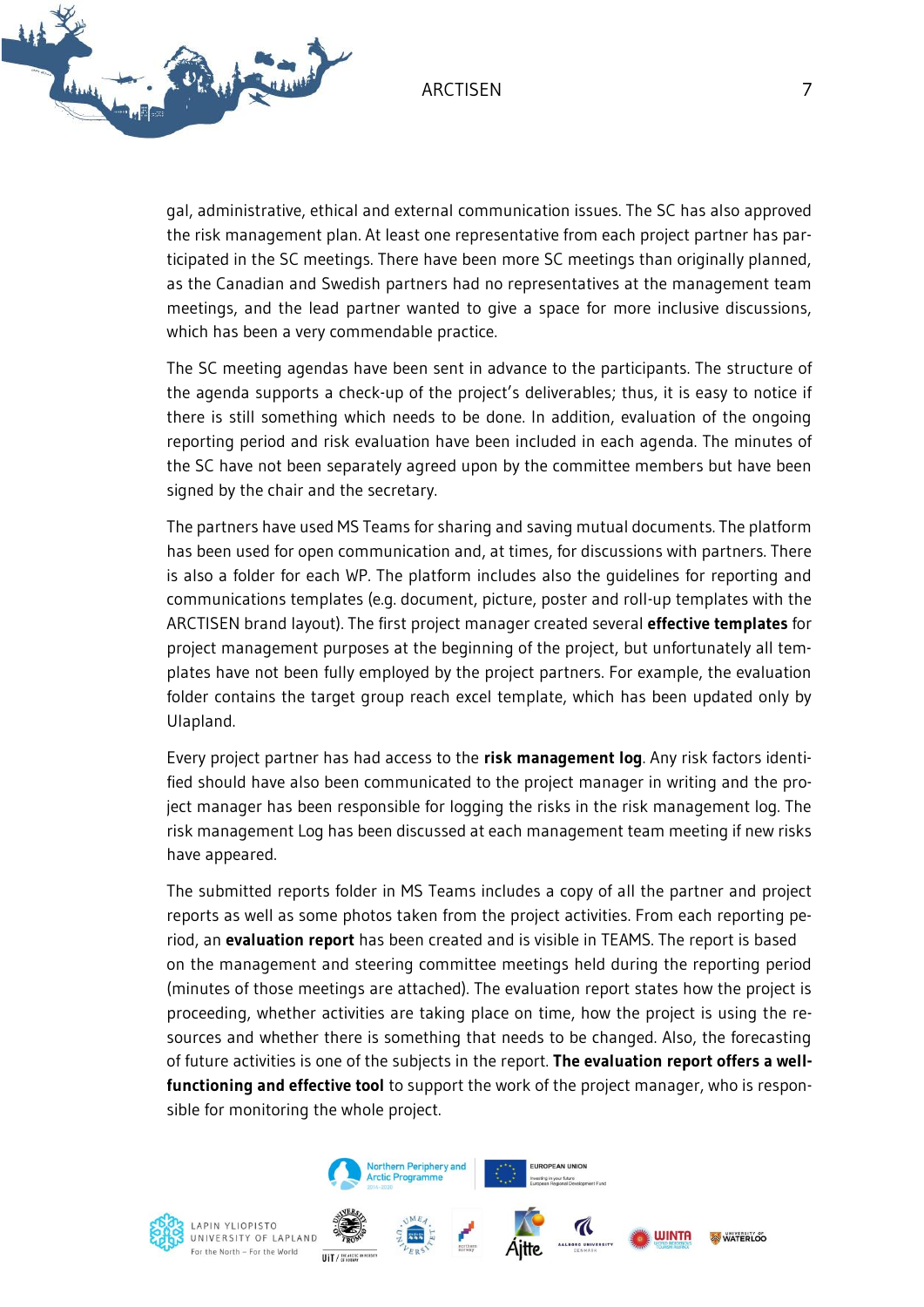

Though the process of arranging meetings and separating the tasks of management team and steering committee meetings, it seems that there has been a lack of regular joint meetings, a 'general assembly', which could have better ensured the information flow among all the project workers. Also, though all material and meeting documents have been available via Teams, the use of the online storage has gradually decreased throughout the course of the project's implementation. For further projects, such a process could be recommended.

## <span id="page-8-0"></span>3.2 Project work packages and main outputs

**WPM (management)** has been described in detail earlier in this report; see section 3.1**.**

**WPC (communication)** is to be discussed in section 4.1.

#### **WP1 Building understanding of culturally sensitive tourism business environments**

The work surrounding this topic started in the reporting period 2, when the project collected data from over 100 stakeholders and tourists, analysed the information and modified it to a readable format (reports). All the partner countries contributed reports about cultural sensitivity based on either desktop studies and/or interviews. As interviews were used, partners have been in touch with administrative officers in partner countries, and especially with the project's associated partners, who have served as important informants during WP1.

The main aims of the national baseline reports were to enhance the understanding of the current entrepreneurial environment among different kinds of tourism actors, such as start-ups, SMEs and destination management organisations (DMOs) across the project area and to find out the current development needs and possibilities, problems and challenges. This information can also be applied beyond the Artic.

National baseline studies and reports and a mutual transnational baseline report are based on a literature review on cultural sensitivity and a questionnaire for visitor and stakeholder interviews, which have been conducted in four regions. The main output of this work package is the [transnational baseline report,](http://urn.fi/URN:ISBN:978-952-6620-39-8) the content of which aims to support an improved understanding of culturally sensitive tourism.

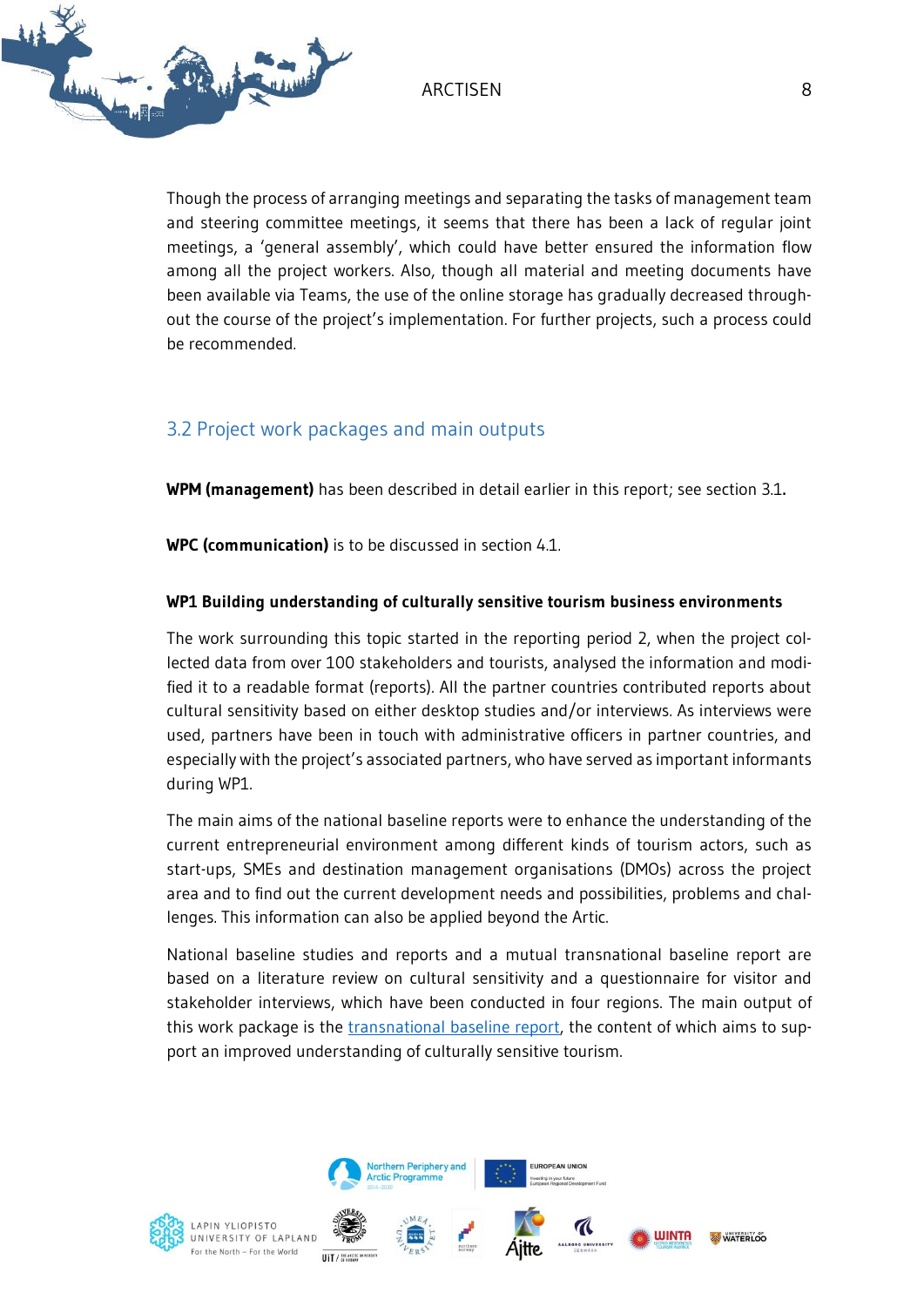

#### **WP2 Enhancement of skills (implementation)**

In the project plan, the idea was to organise local online courses with local teachers for small groups of entrepreneurs. With the lead of AAU, the project partners ended up making one open-access self-study course with several modules. This was done to achieve a wider reach among the ARCTISEN target groups than the courses in the project plan had achieved. The modules in this course can be studied either together or separately. Their topics follow the project plan so the deviation is foremost a structural and technical one. Unfortunately, the self-study format does not allow interaction and networking between the course participants to the same extent as the planned local courses would have allowed. Anyway, the course includes Padlets, where the course participants can share their thoughts and experiences with others taking the course, thus providing some interactivity during self-study.

[The course on cultural sensitivity in Arctic tourism](https://blogi.eoppimispalvelut.fi/culturaltourismcourses/) is targeted to tourism entrepreneurs and tourism workers. Secondary target groups are tourism developers, DMOs, guides, students, policymakers and the general public interested in the topic. Though lacking interactivity, the open online self-study course might reach wider audiences and have a more long-lasting outcome than a normal one-time course. By August 2021, 47 participants had completed the course, and in total over 270 people had registered on the

course platform. Of those numbers, the main target group, SME representatives, is estimated to be about one third. Many of the participants have been tourism students, which is a good target group, as most of them will later work in tourism companies. By the end of the project, there will be one more course to be published. Similar content is also partly available in the public project **toolkits**. It is unfortunate, however, that the majority of students who have passed the course are presently from Finland only. A goal is that 20 entrepreneurs will pass the course by the end of the project.

There had also been a plan to implement transnational tourism student internships in SMEs participating in the project, but unfortunately this has not taken place due to COVID-19. Instead, many students have undertaken regional training and completed theses for the project. Theses (bachelor's, master's and PhD level) have been completed in Finland, Norway and Denmark.

Other outputs of this WP include, for example, webinars. A webinar called 'Exploring the Meanings and Practices of Cultural Sensitivity in Tourism' was co-hosted by ARCTISEN in April 2021. Also, two webinars have been held in local languages with different themes, one in Sweden and one in Norway. Webinars have been an excellent way to share the in-

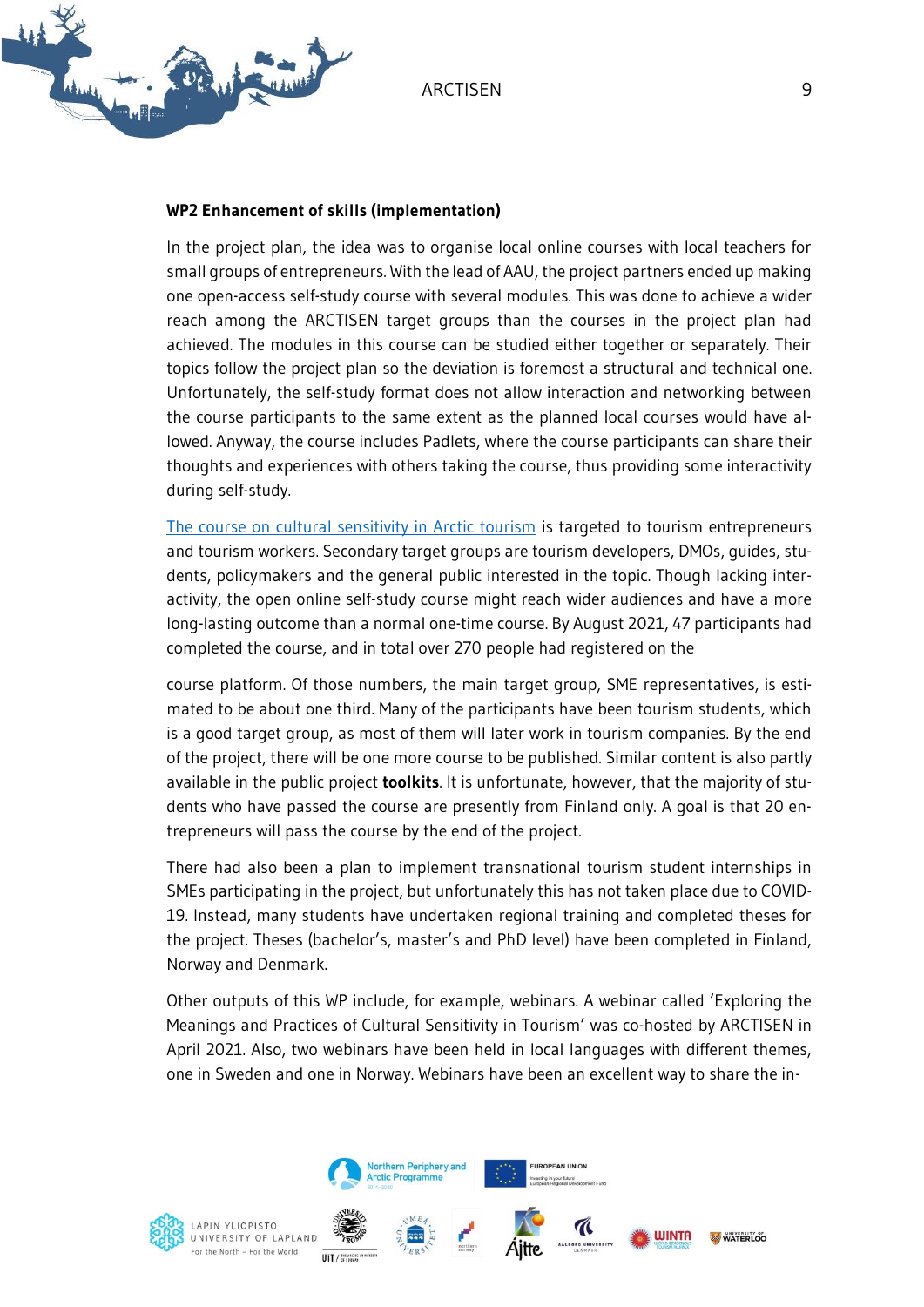



formation and reach target groups during the pandemic. **Webinars are also a very effective way to equalise the project activities in the peripheral regions after the pandemic.**

#### **WP3 Development of a culturally sensitive tourism business cluster**

The aim of this work package was to organise five benchmarking trips (each project country to be visited) and test visits to facilitate the co-creation of new culturally sensitive tourism products and service ideas and the formation of new culturally sensitive tourism business networks. Due to the COVID-19 pandemic, only one benchmark visit was made to Greenland in late 2019. The visits have been replaced with **online benchmarking trips**, where the participants are introduced to local tourism companies online. The goal of these ARCTISEN online events has been to showcase examples of culturally sensitive tourism in Arctic and subarctic regions. Participation in these online benchmarking trips has been offered to a targeted group (mainly SMEs and DMOs) in Finland, Norway, Sweden, Greenland and Canada. A Canadian partner has made an exception and their online benchmarking trip was open to anyone interested in participating.

From an evaluator's viewpoint, opening the online benchmarks more widely to the public audience and interested stakeholders could have been considered. As COVID-19 changed the benchmark activities online, the motivation to participate of many associated partners also dropped, which decreased the number of participants. For many participating SMEs, the possibility for transnational live meetings with peers was the key driver for participation in the project. Nonetheless, the videos, blog posts and memories related to the online benchmarks will be shared openly with all in the project toolkit.

WP3 has suffered the most from the COVID-19 pandemic and restrictions regarding faceto-face communication. One main aim of the project was **to create a transboundary cluster** for offering culturally sensitive tourism products and services, but the creation of trustful relationships between participating SMEs has become difficult due to the pandemic. In June 2021, the lead partner decided to organise more online events instead, the purpose of which was to bring together innovative tourism and handicraft entrepreneurs to discuss the creative potential of virtual handicraft workshops, with the aim of supporting the cocreation of transnational culturally sensitive tourism products and service ideas. These online meetings were planned to help establish new collaborative relationships and networks between stakeholders. A remaining goal is to create ideas for five transboundary products or services.

The main output of this WP has been **[a roadmap for culturally sensitive tourism busi](https://blogi.eoppimispalvelut.fi/learnculturaltourism/files/2020/02/Paths_high-reso_final.pdf)[nesse](https://blogi.eoppimispalvelut.fi/learnculturaltourism/files/2020/02/Paths_high-reso_final.pdf)s,** which functions as a replacement for the planned ethical guidelines for culturally



LAPIN YLIOPISTO UNIVERSITY OF LAPLAND For the North - For the World



Northern Periphery and **Arctic Programme** 



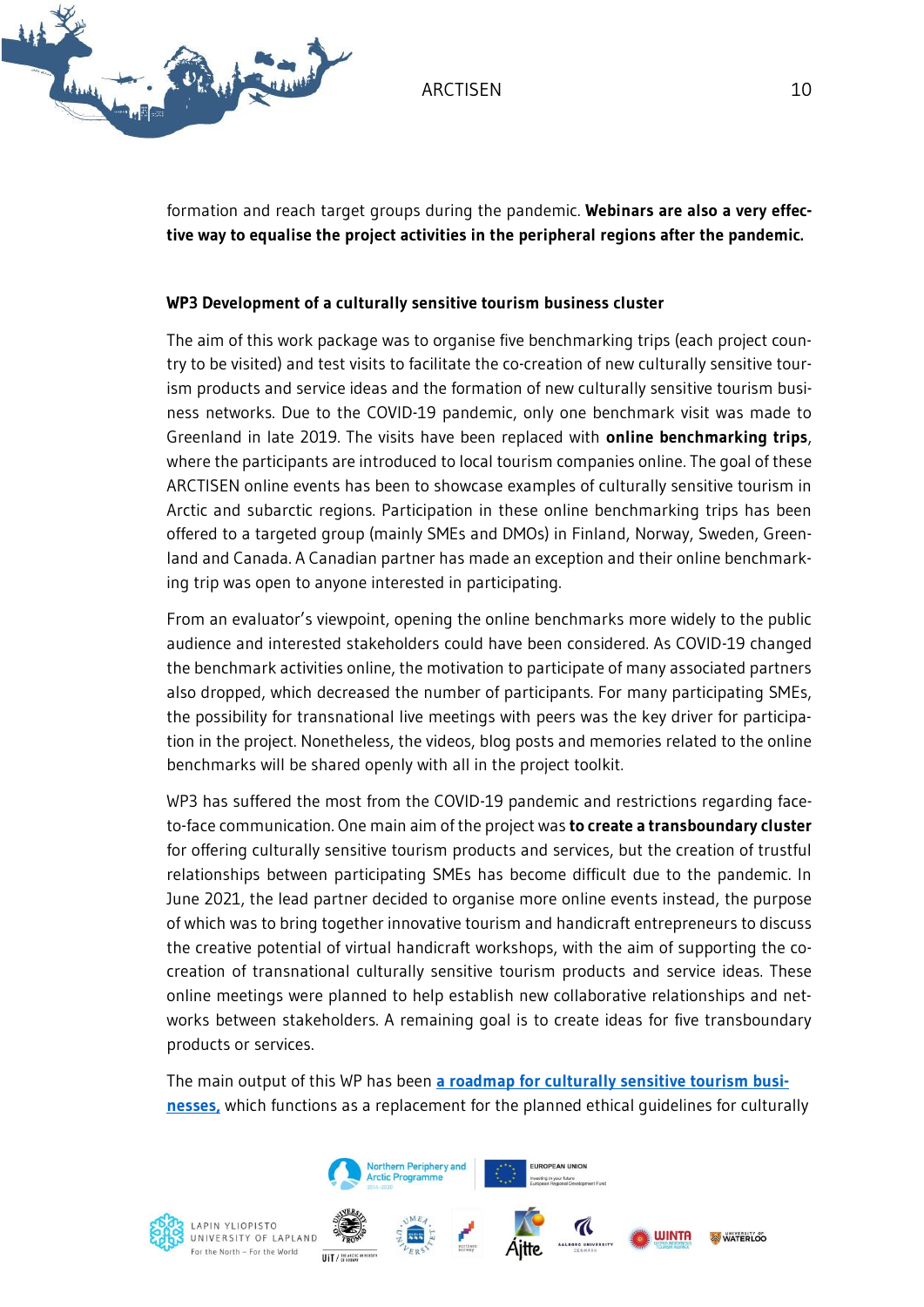

sensitive tourism. The map is based on the stakeholder testimonial videos that are part of the online course and have been co-created with the project partners and associated partners. The dissemination of the map will continue during the period 6 of the project and the NPA cluster project ETRAC, in which ARCTISEN is a partner.

In addition, the project has published a map of existing ethical guidelines that replaces the planned map and brochure of culturally sensitive tourism companies. This decision was made because the project partners felt that it was not appropriate that ARCTISEN judges which tourism companies are culturally sensitive. The map brings together existing guidelines for sustainable, responsible and ethical tourism, which the target groups can utilise in developing culturally sensitive tourism businesses.

The ARCTISEN project has successfully met the main outputs within the scheduled time frame. The number of enterprises receiving support and the number of enterprises supported to introduce new products to the market, however, has run behind schedule since period 4 of the project. The creation of new transboundary culturally sensitive tourism products and services offered together did not meet the target mostly due to the COVID-19 pandemic. A collaborative transboundary network of engaged culturally sensitive tourism start-ups, SMEs and other actors suffered for the same reason. The project tried to overcome the challenge of not being able to arrange in-person events or meetings with online events. The project also offered inspiration for business innovation through ARC-TISEN's free self-study online course.

#### <span id="page-11-0"></span>3.3. Inclusion of the partners and stakeholders

The lead partner ULAP organised a kick-off event in Rovaniemi at the beginning of the project (November 2018). All project partners and associated partners were invited. Members of UiT, Ajtte and AAU participated in person, and NNTB, UW and WINTA participated via remote connection. UmU was not able to attend due to another assignment. Five associated partners attended the kick-off either in person or via remote access. Typically, the project kick-off is the key event for getting to know the project partners in person and creating team spirit; thus, the lack of in-person participation during kick-off might have caused some multiplicative effects on further project activity, especially since COVID-19 prevented most travel plans. Nonetheless, it seems that the project partners have been equally active despite not meeting in person.

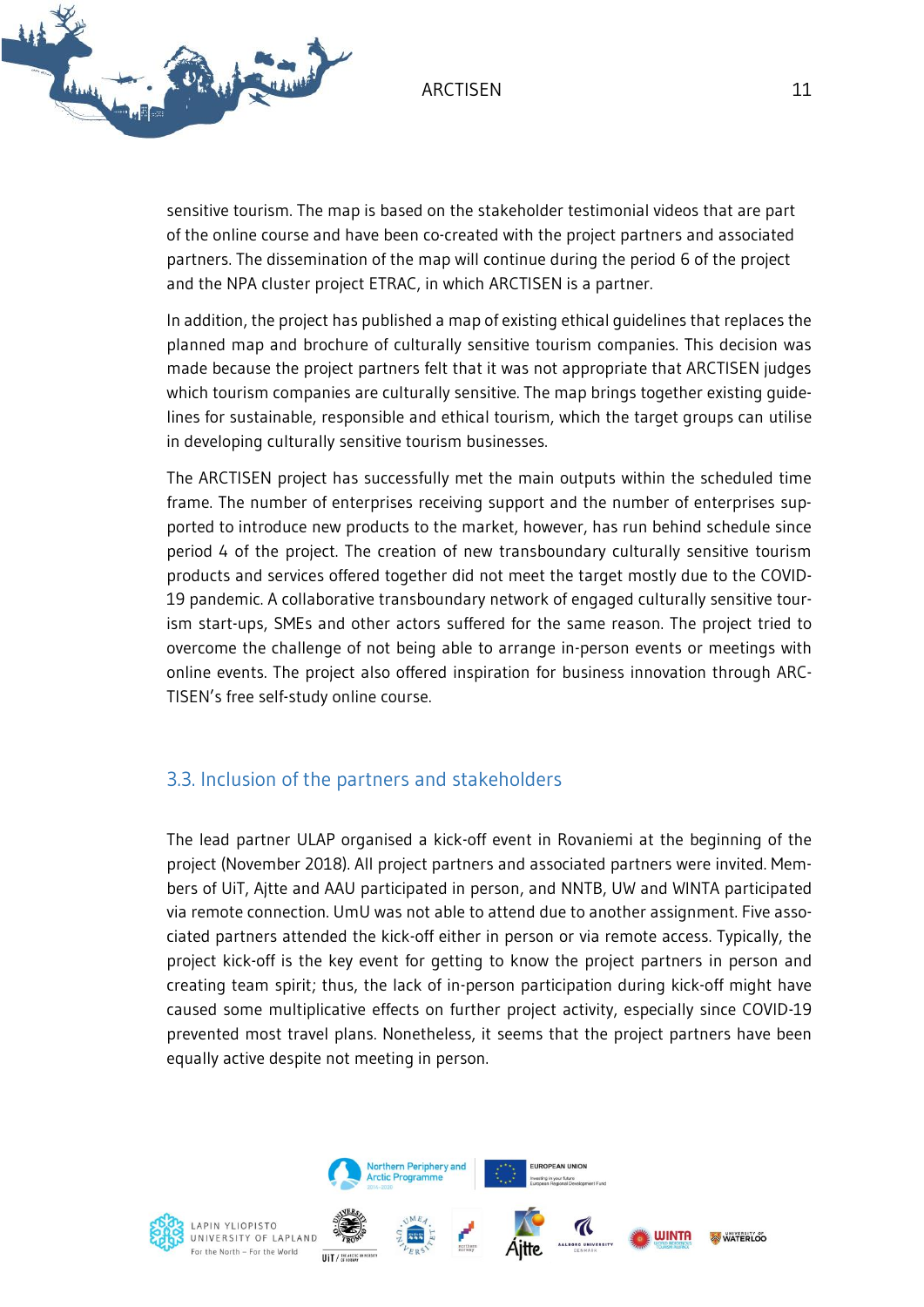

During the first period, project partners started to interview companies and other stakeholders to find out their business development needs, challenges and opportunities in the area and knowledge about the existing guidelines and certificates. The main aim was to study stakeholders' opinions and knowledge about certificates, existing guidelines, cultural representations, challenges and opportunities in tourism in the project area, which the project partners then analysed. The interviews created a good baseline for cooperation during the project, as personal communication with the target groups is important.

The project t**arget groups have been reached very well** compared to the goals set in the project plan. Start-ups and SMEs are the main target group and have been directly involved as associated partners or activity participants. The main purpose of the project is to improve their opportunities to craft culturally sustainable and successful tourism products and businesses. Enterprises, such as hotel chains, tour operators, destination marketing or management organisations complete this coalition. Interest groups, such as indigenous groups and business associations have an interest in developing sustainable tourism and are also directly engaged in the project as partners and other stakeholders. Other target groups include public authorities, education organisations and the general public, all of which are also important target groups.

Instead, business support organisations have not been a main target group, although they can use the materials created in the project. Also, there is an associate partner in Greenland, which is a municipal development company, and the development company Strukturum is a part-owner of the Destination Jokkmokk (SE). In Finland, the project has created some materials to support the Sustainable Travel Finland path of the village of Inari with the development company Nordica.

In general, the Finnish partner has been the most active in dissemination and stakeholder engagement activities. As many of the project partners are universities and the project workers are mostly researchers, it may be possible that every partner does not have sufficient knowledge, experience and resources for communications.

### <span id="page-12-0"></span>3.4 Schedule and cost-efficiency

The project has been implemented effectively in terms of the schedule and budget. Due to the pandemic, budget spending during the first project periods was less than planned, but it will be increased towards the end of the project. Major changes to the budget have in-



LAPIN YLIOPISTO UNIVERSITY OF LAPLAND For the North - For the World **ILIT / WEARCH** 



Northern Periphery and **Arctic Programme** 



 $\mathcal{\mathcal{C}}$ **WINTA** 

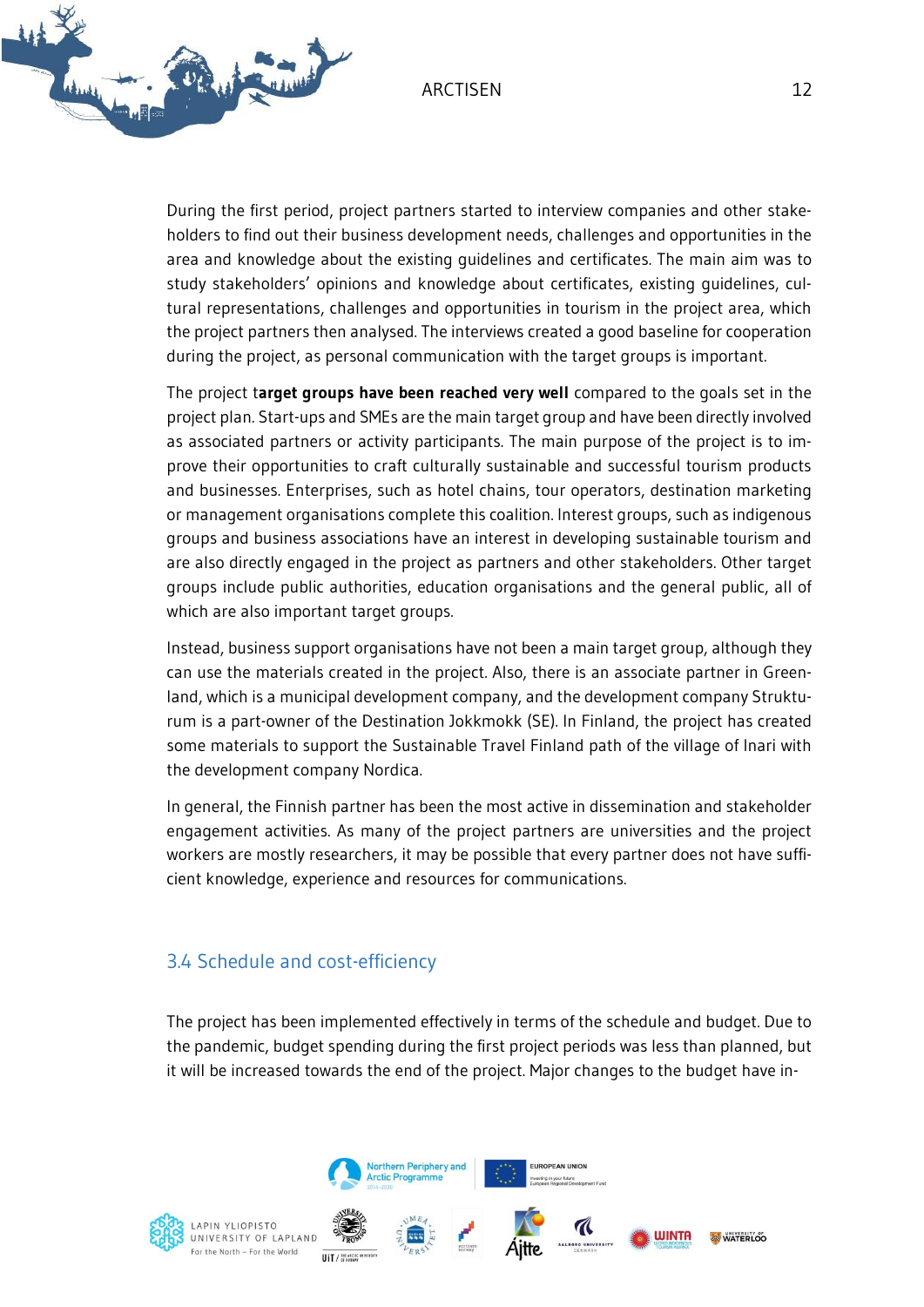

cluded a decrease in travel expenses, as the benchmarking visits (except Greenland) have had to be cancelled. Instead, more effort has been exerted to create high-quality audiovisual materials, like online benchmarking videos. Also, the supported student trainings in companies have had to be cancelled.

The organisational change in WINTA caused underspending of their budget, and the other project partners have been forced to carry on the project activities without WINTA's contribution. This has not hindered any activities, but it has meant that the project has not been able to draw on WINTA's expertise in culturally sensitive tourism development or been able to reach WINTA's worldwide network of stakeholders to whom the project outputs and deliverables would most probably have been of interest.

## <span id="page-13-0"></span>3.5 Reactivity to COVID-19

Like many other NPA-funded projects, the COVID-19 pandemic has forced ARCTISEN to invent new, alternative ways to implement the project activities. The originally planned onsite benchmarking trips between the project countries have not been executed due to the pandemic, except the first one to Greenland. After first postponing them, in 2021 the project partners started to organise online benchmarking trips instead. One example of these replacements or substitutes was held on June 9, when the Canadian ARCTISEN partners coordinated a webinar with the theme [experiences of culturally sensitive tourism in the](https://uwaterloo.ca/recreation-and-leisure-studies/events/canadian-arctisen-webinar-experiences-culturally-sensitive)  [Canadian Arctic.](https://uwaterloo.ca/recreation-and-leisure-studies/events/canadian-arctisen-webinar-experiences-culturally-sensitive) The goal of the webinar was to showcase examples of culturally sensitive tourism in Arctic and subarctic Canada. The audience included members of ARCTISEN's international project team as well as other community representatives, entrepreneurs, researchers, students and Arctic tourism stakeholders. Undergraduate and graduate students, faculty and staff from the University of Waterloo and beyond were invited to attend. In the webinar, presenters and panellists from the different territories in Canada shared their experiences with tourism that respects culture and place.

The COVID-19 pandemic affected WP3 implementation the most as the majority of activities and deliverables in this WP were planned as physical events. Finding substitute activities was done at a quite late stage of the last project year. Considering that the travel business was very slow during the lockdown in many regions, perhaps online activities would have attracted tourism entrepreneurs to participate in mutual online events. There should have been more time spent on planning and innovating when tourists were not present. This opportunity could have been used more effectively for creating business clusters, even online, or co-developing new culturally sensitive tourism products and services.



LAPIN YLIOPISTO UNIVERSITY OF LAPLAND For the North - For the World



Northern Periphery and **rctic Programme** 



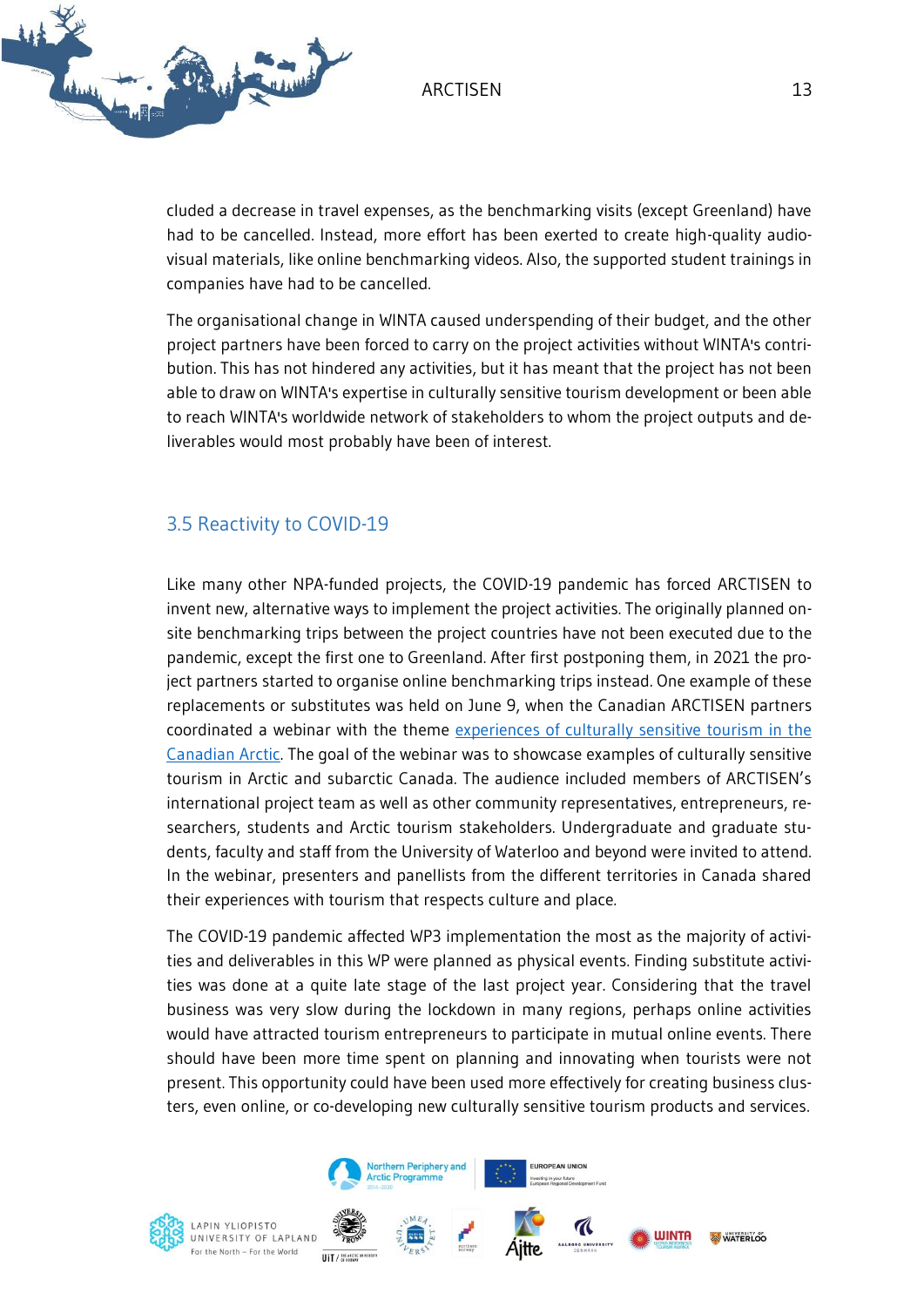

Many entrepreneurs in the tourism sector, however, were forced to find an income via other jobs, and thus they might not have had the spare time to develop the business anyway.

Due to COVID-19, the project has not been able to offer internships in tourism companies as planned. Instead, some of the partners (mostly universities) have offered internships in the project for students. Naturally, the COVID-19 pandemic caused some changes to partner budgets, as travelling was not possible, as described in earlier chapters. The shift to online for the course on sensitive tourism has probably increased the number of participants compared to the original plan of regional face-to-face courses. In addition, the online course is now open and valid for many years to reach new entrepreneurs, tourism workers, students and other interested persons.

## <span id="page-14-0"></span>4. Dissemination

### <span id="page-14-1"></span>4.1 Communication channels and open materials

Information about the project has been shared, for example, via [newsletters](https://blogi.eoppimispalvelut.fi/arctisen/arctisen-newsletters/), [blogposts](https://blogi.eoppimispalvelut.fi/arctisen/2019/02/26/welcome-to-arctisen-blog/) and social media. All the partners and associated partners have been invited to share their stories on the **ARCTISEN Facebook page and also in blogs to make the knowledge created** available to the stakeholders and general public. The project has created a [public website,](https://sensitivetourism.interreg-npa.eu/) utilising the NPA programme template and [another wordpress-based site](https://blogi.eoppimispalvelut.fi/arctisen/2019/02/26/welcome-to-arctisen-blog/) for blogs and other materials. This is a bit confusing but understandable, as the NPA template is not very easy to modify. Moreover, the link on the mini website to the blog site could be more visible. In addition to Facebook, an Instagram account (@arctisen) and a Twitter account (@ArctisenTourism) have been used for both internal and external communications. In the blog, there are about 30 posts, and it has been proposed that the blog site will be viable and updated also following the completion of the project.

By summer 2021, altogether six scientific articles had been published and several are still in progress (some of these will be released post project as the peer review process usually takes several months' time). A chapter in a book dealing with tourism inclusion, a post in the online journal *Eye on the Arctic*, and an article in *National Geographic* have also been published. Most of the publications are open access. In addition, the project team members have participated in several (online) scientific conferences. The project baseline reports and two conference papers have been uploaded to both the ARCTISEN website and [Re](https://www.researchgate.net/project/ARCTISEN-Culturally-Sensitive-Tourism-in-the-Arctic-2018-2021)[searchGate.](https://www.researchgate.net/project/ARCTISEN-Culturally-Sensitive-Tourism-in-the-Arctic-2018-2021)

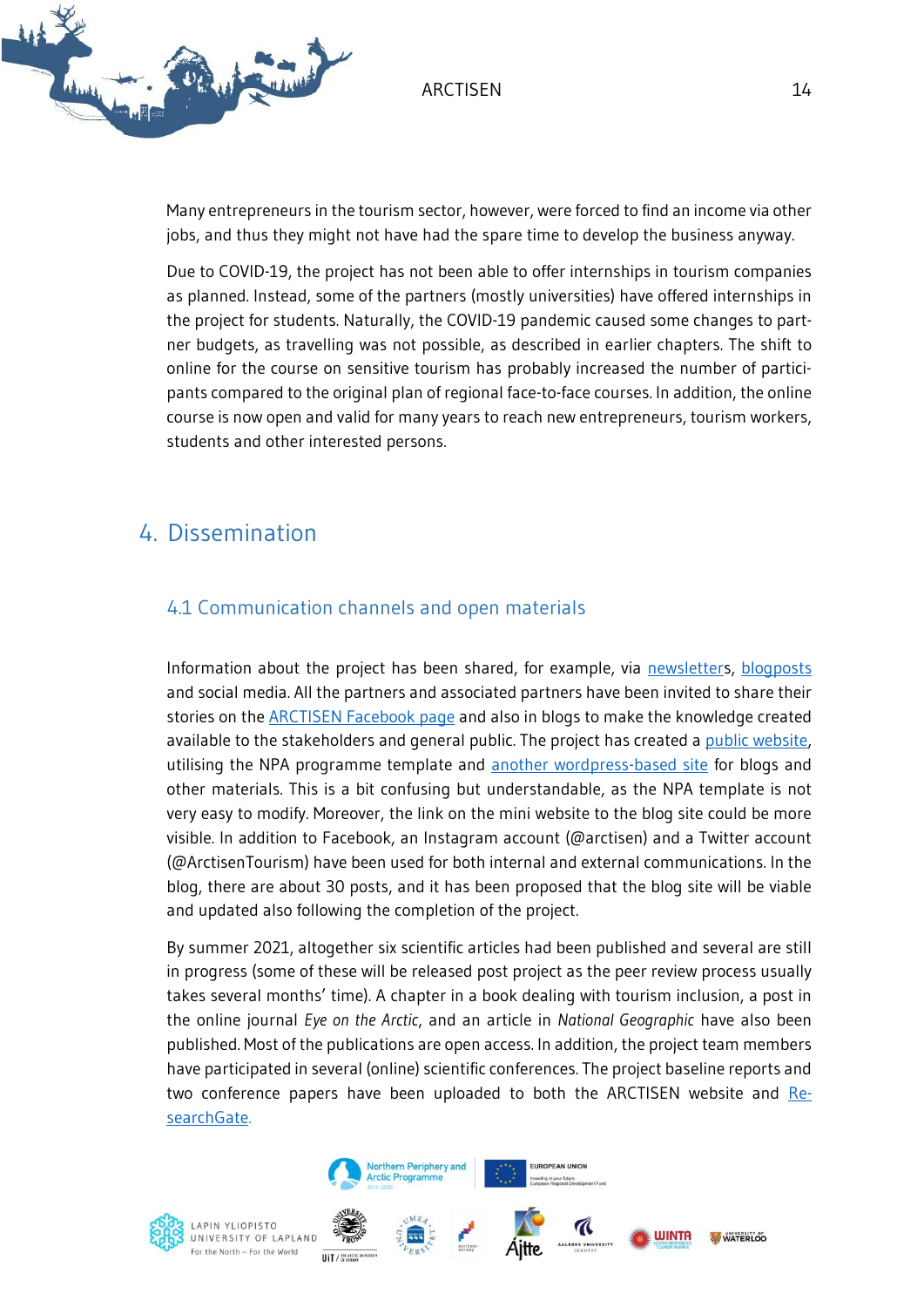

Through the selected communication channels, the project has been able to reach target groups by various means. The published reports as an outcome of WP1 have inevitably increased knowledge of the Arctic's different capacities. According to the report for period 5, the ARCTISEN Facebook page had 613 followers, whereas the Instagram account had 242 followers, and Twitter had 133. The quarterly published public newsletter had over 120 subscribers, and it was also shared via social media. **A special newsletter was published for COVID recovery ideas in 2020.**

Numerous academic papers and articles have been published during the project, which has increased academia's knowledge about sensitive tourism. With respect to reaching the NPA programme's target groups, namely SMEs and start-ups, using these academic communication channels, it is impossible to say how well they have been reached.

Media releases and some publications via more popular channels have increased the accessibility of tourism practitioners and general public. To reach tourism sector workers and entrepreneurs, **disseminating information in seminars and events has played a key role in engagement**. The Finnish partner has been especially active in sharing information during events, but similar efforts have been lacking in other project regions. In Finland, both the regional level in Lapland and the national level have been reached by the Visit Finland organisation. Swedish and Norwegian partners have been active in organising webinars themselves. The Danish partner has also been presenting the project at many events.

While project is coming to its completion, an international final seminar will take place in English in October 2021. In addition, some regional final seminars have been planned in the host countries' native languages, something which is recommended for each region. A joint final report video will be created for wider dissemination in addition to a final academic report. The high level of audio-visual skills at ULapland has been a benefit in relation to versatile project communications. Also, students in participating universities have been contributing to the communications. Some joint efforts for communication and dissemination have also been accomplished by 'sister projects', e.g. by a project promoting Sámi tourism in Norway. Accessibility has been addressed well in all audio-visual materials (e.g. the use of English subtitles).

A surprising problem has been faced regarding project plan being 'translated to national languages.' At the project planning stage, insufficient consideration was given to the fact that in addition to Finnish, Swedish and Norwegian, there are **several Sámi languages** spoken in the project region. Thus, some compromises have been necessary, as the project budget does not allow for translations to ALL regional languages. Translations in Sámi languages have been used when possible, e.g. the project summary on the website. As the programme language is English, all the key project outcomes are available, or subtitled at least, in English.



LAPIN YLIOPISTO UNIVERSITY OF LAPLAND For the North - For the World **ILIT / WEARCH** 



Northern Periphery and **Arctic Programme** 



 $\mathcal{\mathcal{C}}$ 



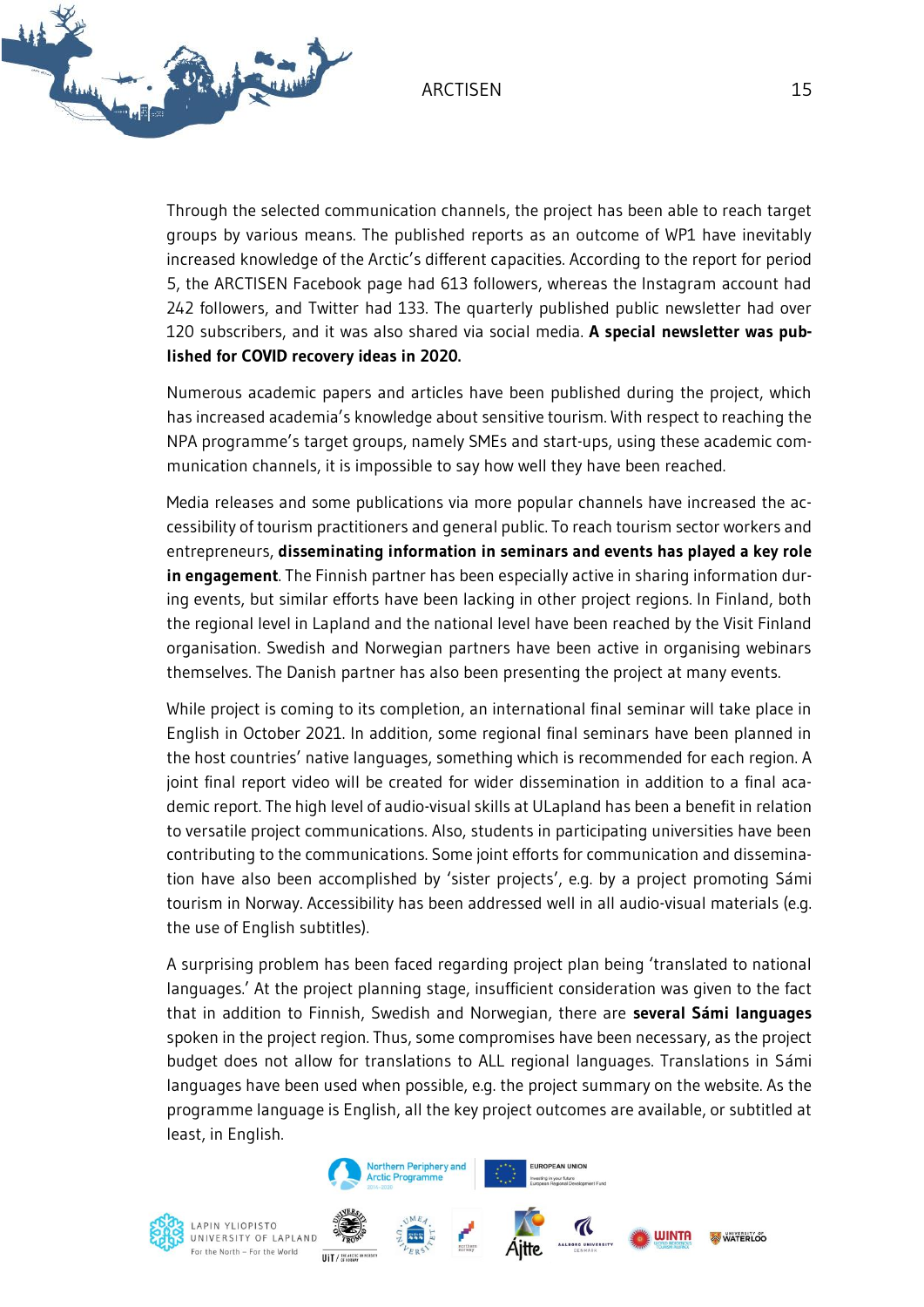

Online communication with and between project stakeholders has been achieved mostly through the ARCTISEN webinars. Reaching the afore-mentioned target groups and encouraging them to participate in the webinars will increase the opportunities for cooperation and co-creation in product development and marketing as a cluster. During the pandemic, webinars have offered a modern way to overcome physical distances and a way to improve networks throughout the project area.

ULapland has participated in various online events disseminating the outputs of WPT1 and WPT2 and presenting the ARCTISEN project in general. Also, as the international conferences have mostly been held online, the project members have participated actively in them, e.g. Arctic Frontiers 2021 – Building Bridges Conference in February 2021. The aim was also to participate in the national travel fair in Finland, in which project manager had previously participated in 2019 as a guest speaker for tourism professionals, but it was cancelled due to the pandemic.

## <span id="page-16-0"></span>4.2 Engagement of stakeholders in dissemination

As described in the previous chapter, many stakeholders have been interested in the project activities and outcomes and have published the results both in publications and via media channels. The project has been promoted in seminars, events and in audio-visual media and has effectively engaged the partners in sharing the project's publications, which has caused a snowball effect in terms of sharing the posts further. The project has disseminated information successfully among academics and the public and has thus reached both researchers and practitioners.

#### <span id="page-16-1"></span>4.3 Media coverage

As a project dissemination highlight, *National Geographic* published an article '[Stereotypes](https://www.nationalgeographic.com/travel/article/changing-indigneous-cultural-tourism-in-arctic-sapmi-region)  [have fueled a tourism boom in Europe's icy North. Can things change](https://www.nationalgeographic.com/travel/article/changing-indigneous-cultural-tourism-in-arctic-sapmi-region)?' on 21 February 2021. In this article, the ARCTISEN project manager was quoted, the project received attention, and the concept of cultural sensitivity was also brought up. In addition, the project has produced various articles in tourism-sector publications, such as a discussion in the SmartCulTour blog, which talks about and proposes 'cultural sensitivity as a tool for sustainable tourism'. SmartCulTour is a Europe-wide research project that develops new tools



LAPIN YLIOPISTO UNIVERSITY OF LAPLAND For the North - For the World **ILIT / WEARCH** 



Northern Periphery and **rctic Programme** 



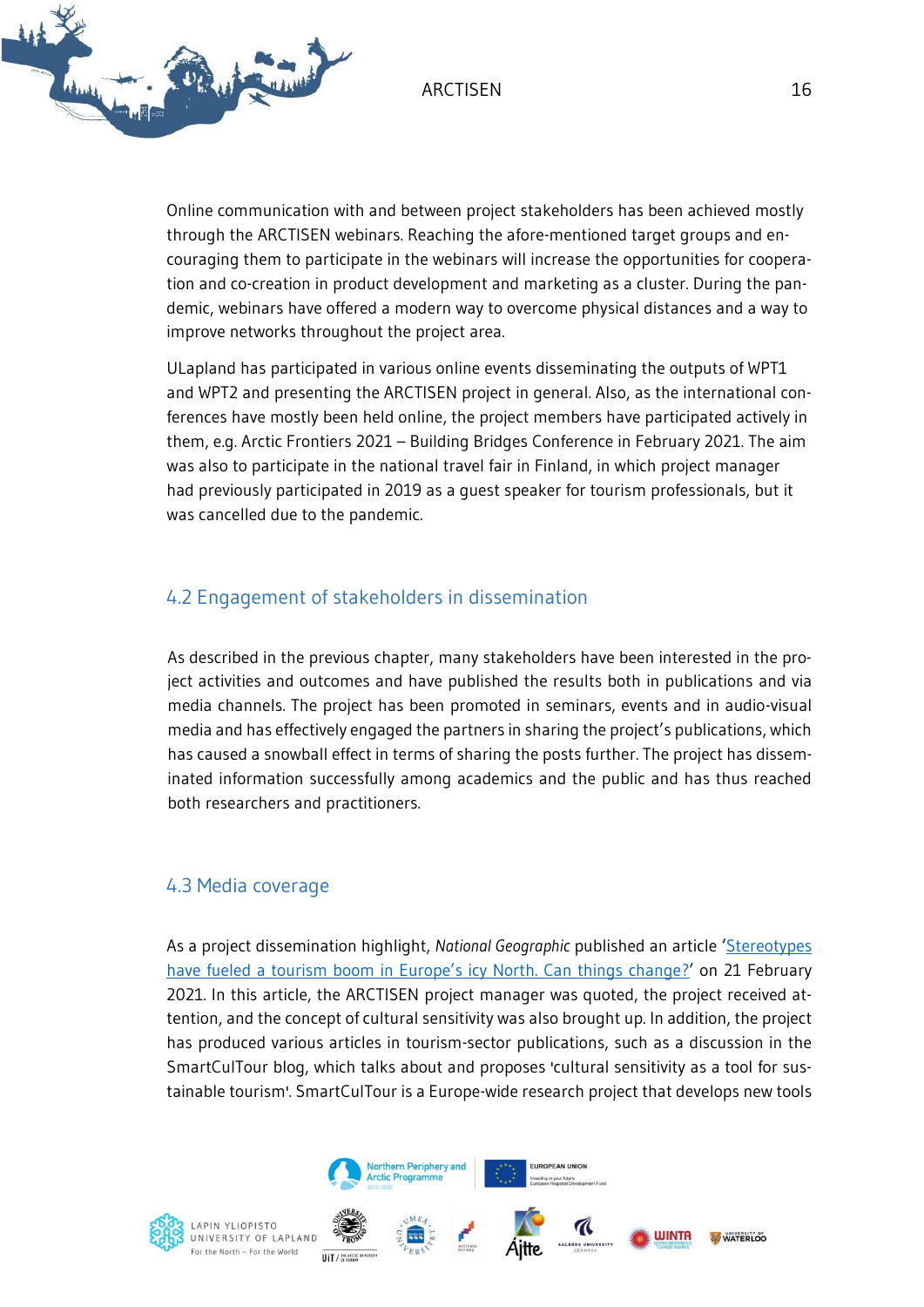

to support sustainable cultural tourism development. [Valpas-matkailumedia](file://///luna/projektit/painoalat/Työelämä%20ja%20yrittäjyys/2018%20W-POWER%207043/2%20Projektin%20toiminta/WP%20M%20(Management)/Semi-external%20evaluation%202021/(https:/l.facebook.com/l.php) shared the news about the online course. The local magazine from Saariselkä, Finland called *Kuukkeli* has published an article on the project. The Town of Rovaniemi is preparing a podcast which addresses entrepreneurship, and ARCTISEN has been asked to be interviewed in one of their episodes, which is targeted for high school students.

## <span id="page-17-0"></span>5. Impact and best practices

## <span id="page-17-1"></span>5.1 Good practices and innovative working methods

The digital **toolkits** of WPT2 will be incorporated into the free and **open online course**, which will enable and secure the project's afterlife. The online course itself brings together a huge amount of information collected during the project. Through the online course there is a good opportunity to reach and meet a larger group of end users even though it is intended primarily for Arctic tourism entrepreneurs and their employees. It is also well suited to anyone working in tourism, including tourism students who want to promote culturally sustainable tourism that respects indigenous peoples and other local cultures. The online course enhances the general understanding of cultural sensitivity.

One example of innovative working methods employed during pandemic is the special blog [post](https://blogi.eoppimispalvelut.fi/arctisen/2021/03/05/reinventing-stories-in-arctic-tourism-destinations-cultural-sensitivity-in-times-of-the-pandemic/) **that zooms in on issues of cultural sensitivity in the context of tourism during the pandemic.** The blog is also excellent in other ways, as it brings together different viewpoints about the concept of sensitive tourism. The blog and the open online course complement each other, and the post-project blog publications will also help to update the online course contents.

More online material like videos were produced than originally planned due to the pandemic. This is a good practice and reminds us to budget enough resources to create audiovisual material in addition to writings and physical activities during the project. **Good-quality audio-visual materia**l is very useful for project dissemination and remains useful for several years after the end of the project. On the other hand, the project team expressed in the evaluation workshop that the **on-site benchmark** in Greenland was excellent and that it was a pity that the concept could not be replicated during this project as had been planned. The visit made it possible to really see and touch the local culture and enabled real interaction on the part of the project team with true beneficiaries and stakeholders.

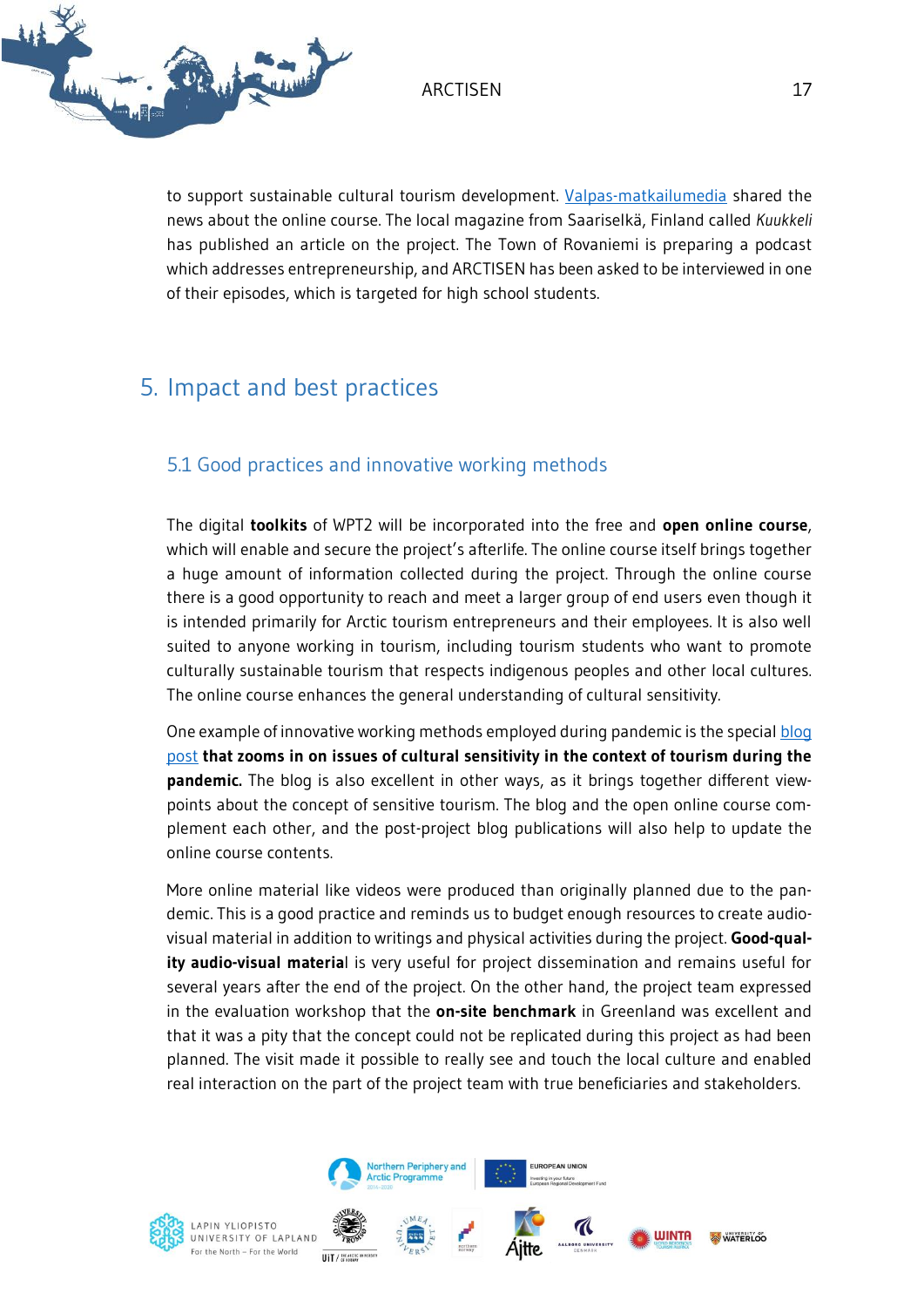



Also, the information gathered during the visit was shared among the stakeholders in home regions, making many of the target businesses very happy.

When it comes to project management practices, the **risk management log** seems to be a very useful tool; it easy to use and supports the work of the project manager. We therefore find it to be a good practice. Furthermore, the templates created by the project manager for project reporting should have been used more actively during the project. In fact, one of the templates was shared with the W-Power project manager and was found to be very useful in that sister project.

Overall, the **ambitious and global project consortium** and stakeholder network is a good practice for planning all future projects in the NPA programme. It is not always necessary to select the most convenient and typical way to build up the consortium but the partnership should be selected based on the best team to solve the problem at hand. It is of great value that each of the partners has a direct link to the indigenous people in the regions. A good baseline has also ensured that the project has been respected by the stakeholders with respect to what they have been doing, and the project participants have been invited to tables which might normally be closed to 'outsiders.'

### <span id="page-18-0"></span>5.2 Success stories and stakeholder satisfaction

The project has succeeded in finding and collaborating with relevant associate partners, such as the Sámi Parliament (the supreme political body of the Sámi in Finland, which represents the Sámi in national and international contexts) and with other indigenous communities around the world. Also, one of the most important associated partners, the Sámi Duodji handicraft association (NGO), luckily managed to participate in the only physical benchmarking trip. Both these organisations are highly valued representatives of the Sámi culture in Finland and such high-level, open cooperation is not self-evident in university-led projects. Collaboration with national and regional DMOs, such as Visit Finland, Visit Greenland and the Northern Norway Tourist Board, has increased the possibility of delivering durable outcomes and enhancing knowledge among policymakers.

As mentioned many times before, the article published in *National Geographic* is a success story, as it supports the dissemination of the themes throughout the world. Also, the collaboration with WINTA and the presence in their newsletter has helped the project to reach over 1,000 stakeholders globally, and project has received contact requests even from Africa.

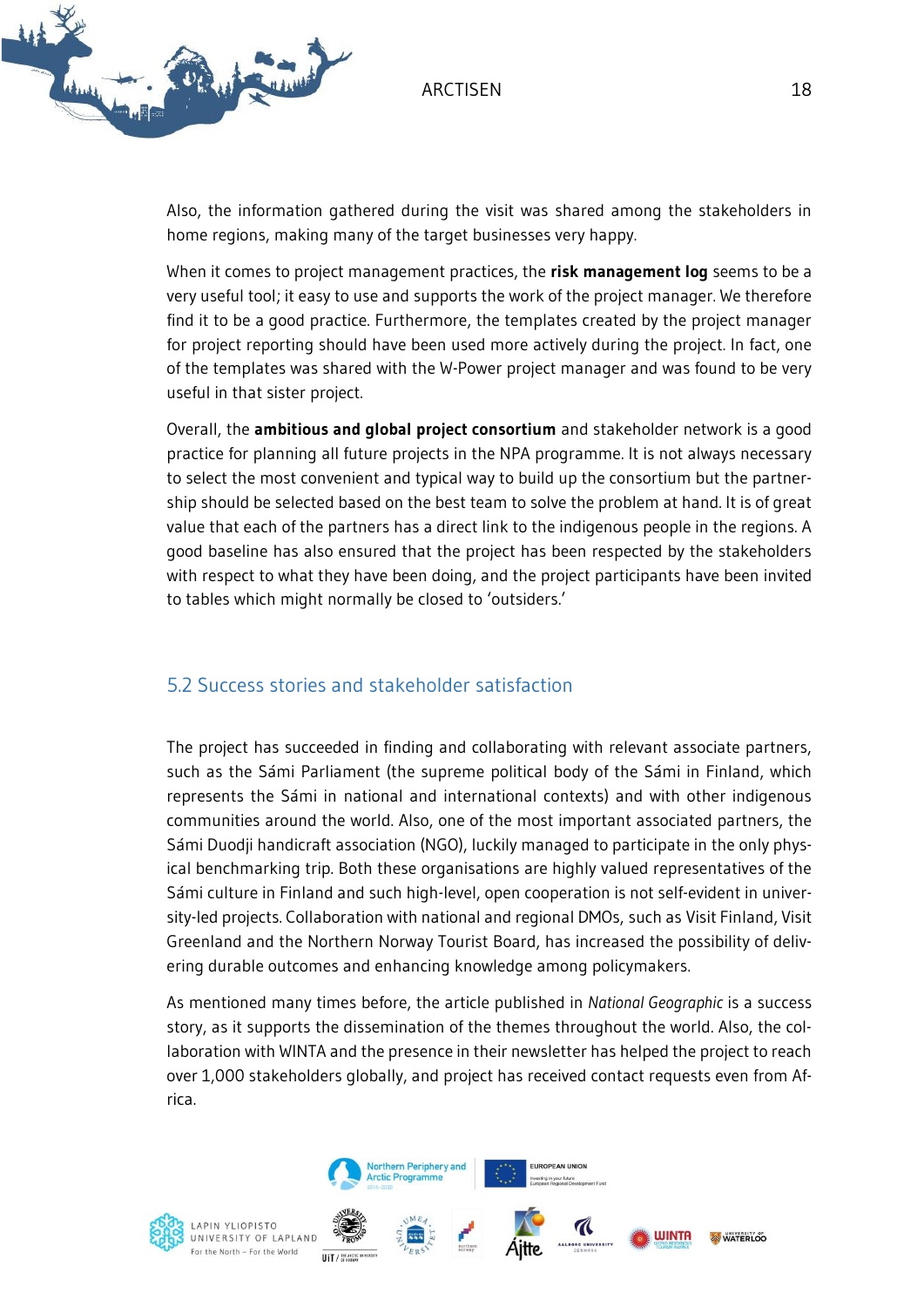

The online course about cultural sensitivity in tourism ensures that the data collection which has been processed into the content of the course is available for the public in a usable format. Instead of developing tourism separately in each country, ARCTISEN has succeeded in enabling mutual learning and support among a wide range of tourism stakeholders through the webinars and online course.

A number of vast of higher education and research institutes have been reached in different project regions. The dissemination of aspects concerning Artic tourism and responsible hospitality as well as the concept of cultural sensitivity in general can be easily disseminated through these institutes, especially to students. This is important, as the students of today are the future entrepreneurs or staff members of tourist-related enterprises or public institutions. The project has agreed to collaborate, for example, with Novia University of Applied Sciences, the University of Hokkaido and the University of Rotterdam on issues related to cultural sensitivity in tourism.

## <span id="page-19-0"></span>6. Conclusions and recommendations

The project has been factual overall with a research-oriented focus, and **a lot of new information** has been generated regarding the theme of culture sensitivity in tourism. Several publications make this project very valuable to the tourism research sector. While the project activities have been based on global perspectives through the transnational cooperation, project activities (i.e. online benchmarking visits, workshops, online course and learning material) have helped entrepreneurs to search, develop and test good practices in different settings.

ARCTISEN has been successful in its work to support the exchange of ideas, experiences and knowledge among tourism start-ups, SMEs, tourists and other stakeholders locally, regionally and transnationally. Furthermore, the project has **taken inspiration** from good examples of culturally sensitive tourism development that take place outside the project area.

Perhaps something more concrete than the interviews conducted for the WP1 reports could have been done to reach the local SMEs and start-ups with respect to the implementation of project outputs. Without a doubt, the **pandemic** posed a major obstacle for the project in the sense that only a few live gatherings or workshops could be organised. It was



LAPIN YLIOPISTO UNIVERSITY OF LAPLAND For the North - For the World **ILIT / WEARCH** 



Northern Periphery and **Arctic Programme**